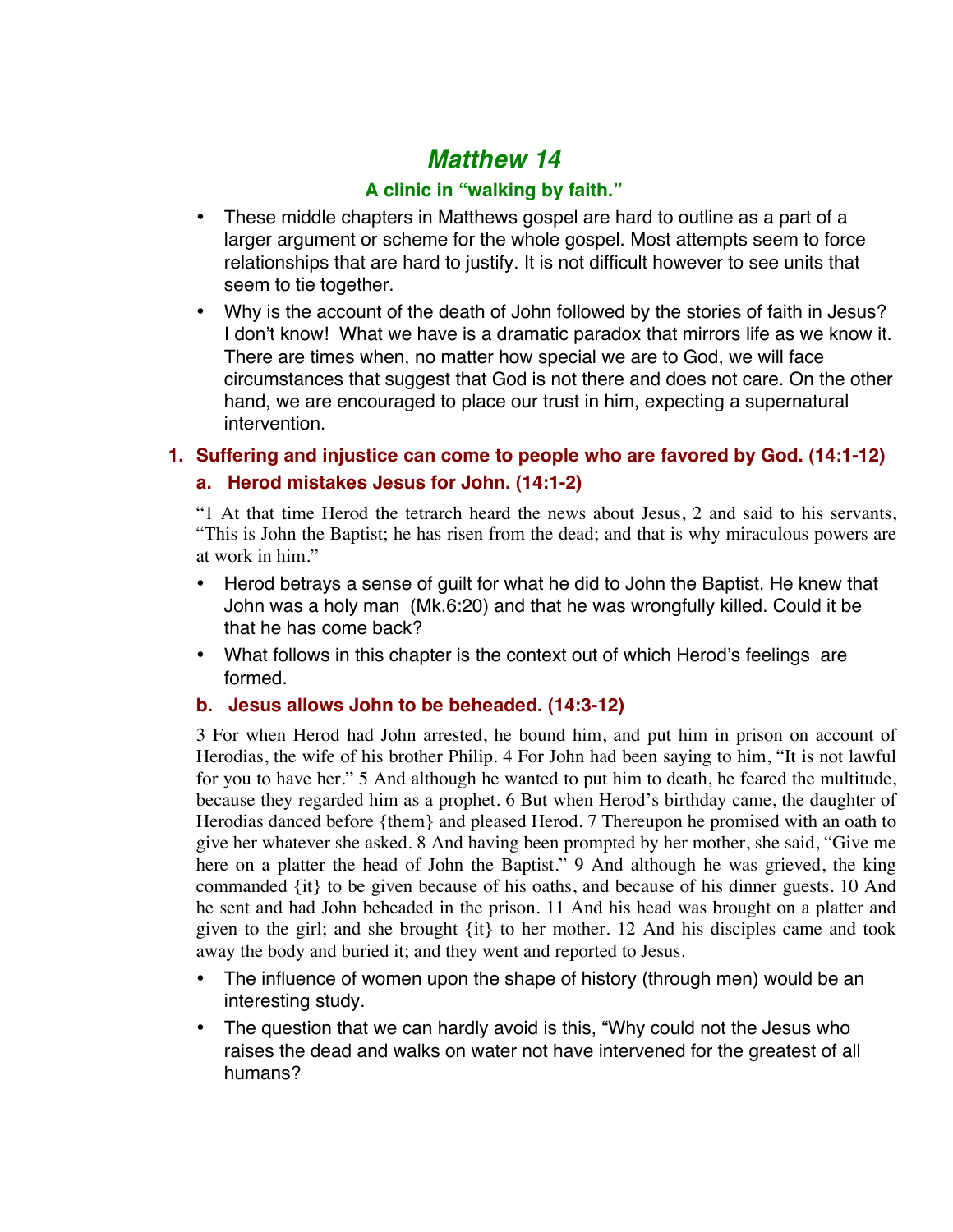- Verse 13 suggests that Jesus did not know that John had been killed until he was told. Why did he not know this?
- What must John have thought? Did he feel betrayed? Forgotten? Unloved? He was a holy man who was put in prison for a courageous stand for righteousness. What did he expect at this point? He had honored Jesus, would Jesus now honor him by coming to free him?
- What does this event suggest to us about our experience in this world and our expectations? Could it be that our existence is to serve God's purposes and not just to experience the good life?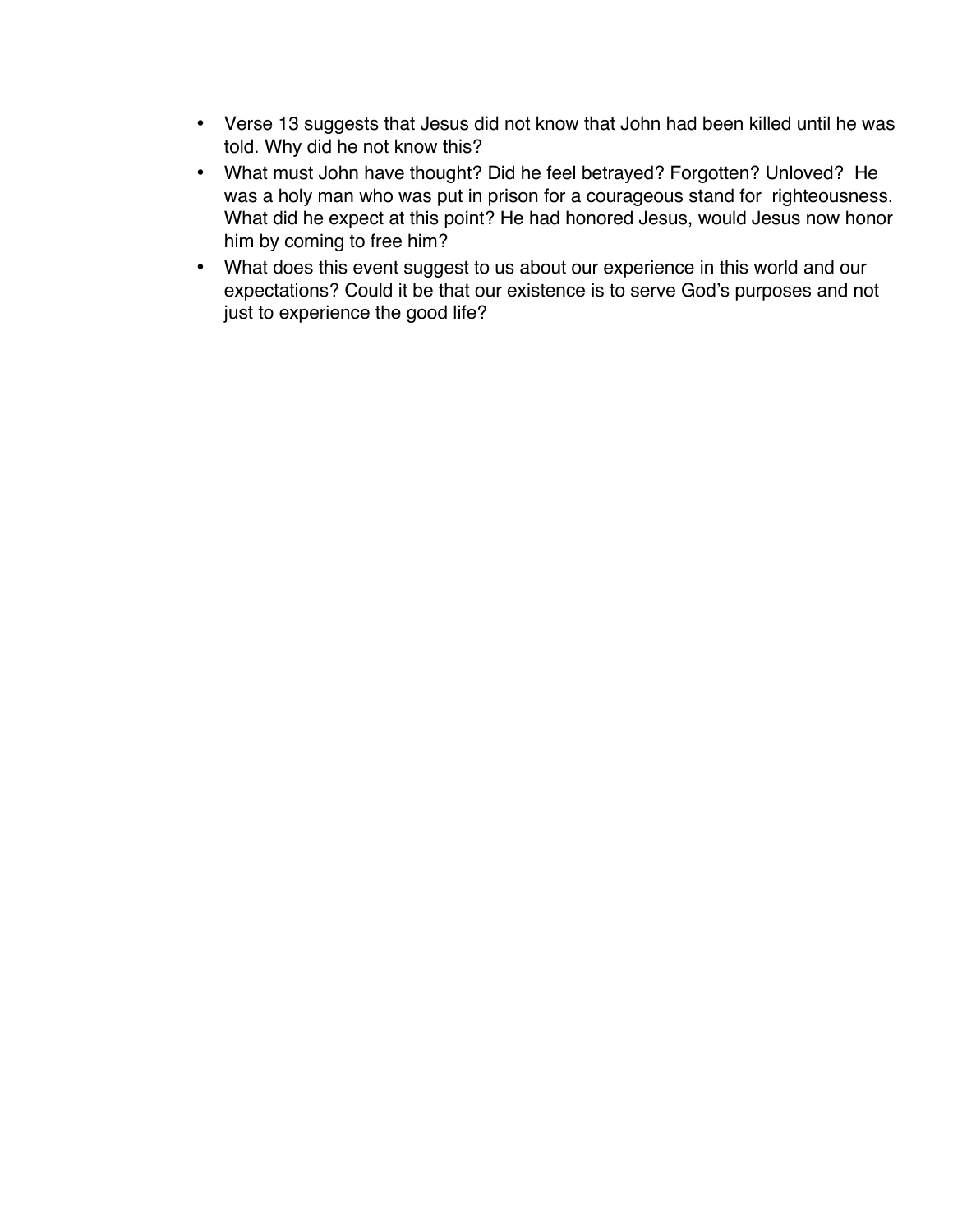#### **2. Jesus asks the disciples to Feed 5000 (14:13-21)**

## **a. Faith requires that we participate with God in His work. (14:13-16)**

13 Now when Jesus heard {it,} He withdrew from there in a boat, to a lonely place by Himself; and when the multitudes heard {of this,} they followed Him on foot from the cities. 14 And when He went ashore, He saw a great multitude, and felt compassion for them, and healed their sick. 15 And when it was evening, the disciples came to Him, saying, "The place is desolate, and the time is already past; so send the multitudes away, that they may go into the villages and buy food for themselves." 16 But Jesus said to them, "They do not need to go away; you give them {something} to eat!"

- After Jesus heard about John's death he withdrew. What was going through his mind?
- Jesus had many options in feeding the multitudes. Why did he chose the one he did?
- This passage says little about social welfare as a part of the gospel. It speaks more to the "sign power" that witnesses to Jesus' authority and nature.
- It is significant that Jesus asks the disciples to solve the food problem. He, no doubt, wants to teach them an important lesson. The question for us is, will we also learn the lesson?
- One of the important lessons from this text is the simple fact that the ball is in our court. We are expected to do more than spectate. There are other hints of this in Matthew (7:7-12).

#### **b. Faith demands that we put our resources, no matter how small, in God's hands. (14:17-21)**

17 And they said to Him, "We have here only five loaves and two fish." 18 And He said, "Bring them here to Me." 19 And ordering the multitudes to recline on the grass, He took the five loaves and the two fish, and looking up toward heaven, He blessed {the food,} and breaking the loaves He gave them to the disciples, and the disciples {gave} to the multitudes, 20 and they all ate, and were satisfied. And they picked up what was left over of the broken pieces, twelve full baskets. 21 And there were about five thousand men who ate, aside from women and children.

- The disciples' response is understandable . They feel that they are being asked to do something that is beyond their ability. They are right.
- Jesus has given them lesson #1 (go do it), and now lesson #2 (bring it to me).
- The challenge for us is to take initiative but not control. We too often cannot separate the two ideas.

### **3. Jesus asks Peter to Walk on the Water (14:22-36)**

#### **a. Faith is not presumptuous when it is responding to the call of God. (14:22- 29)**

22 And immediately He made the disciples get into the boat, and go ahead of Him to the other side, while He sent the multitudes away. 23 And after He had sent the multitudes away, He went up to the mountain by Himself to pray; and when it was evening, He was there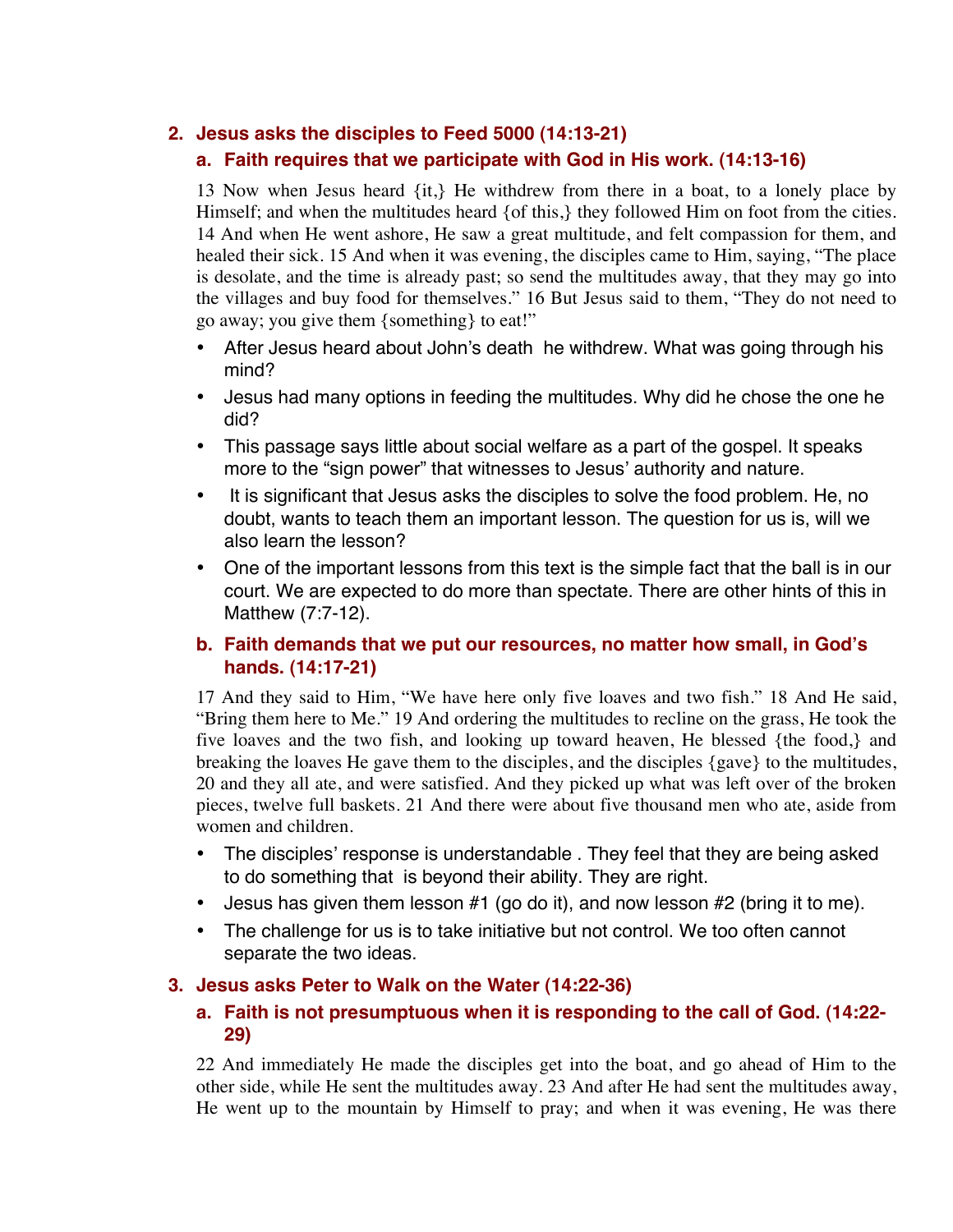alone. 24 But the boat was already many stadia away from the land, battered by the waves; for the wind was contrary. 25 And in the fourth watch of the night He came to them, walking on the sea. 26 And when the disciples saw Him walking on the sea, they were frightened, saying, "It is a ghost!" And they cried out for fear. 27 But immediately Jesus spoke to them, saying, "Take courage, it is I; do not be afraid." 28 And Peter answered Him and said, "Lord, if it is You, command me to come to You on the water." 29 And He said, "Come!" And Peter got out of the boat, and walked on the water and came toward Jesus.

- Fear is one of our greatest challenges in following Christ.
- We might label this chapter "Jesus, is he John, a ghost, or Lord?"

#### **b. Faith must be willing to persevere through trials. (14:30-33)**

30 But seeing the wind, he became afraid, and beginning to sink, he cried out, saying, "Lord, save me!" 31 And immediately Jesus stretched out His hand and took hold of him, and said to him, "O you of little faith, why did you doubt?" 32 And when they got into the boat, the wind stopped. 33 And those who were in the boat worshiped Him, saying, "You are certainly God's Son!"

- Peter was eager to venture into a life of faith but could he sustain it?
- The lesson for us is powerful. It is not enough to initiate faith if it is not continued.
- Peter's fear is directly related to what has his attention. When he sees the wind and the waves he is afraid. When he sees Jesus, he is saved. What might this look like in our life situation?
- The cry to Jesus for help by Peter is significant. His options included getting back in the boat, starting to swim, or drowning.
- What would most of us do? 1. Become cynical, 2. Get back in the boat, 3. Take charge in our own power, 4. Learn never to trust Jesus again, 5. Keep building on our faith.

34 And when they had crossed over, they came to land at Gennesaret. 35 And when the men of that place recognized Him, they sent into all that surrounding district and brought to Him all who were sick; 36 and they {began} to entreat Him that they might just touch the fringe of His cloak; and as many as touched {it} were cured.

• What does this paragraph have in common with the rest of this chapter? How about "and brought to Him."

# *Insights and Lessons*

- a. The fact that life does not always work out as we would like, does not mean that God is not there and that He does not love us.
- b. God expects us to be participants not spectators in the Kingdom.
- c. The key to fruitful ministry lies not in our natural resources so much as in our faith response to Jesus' call to put them in his hands.